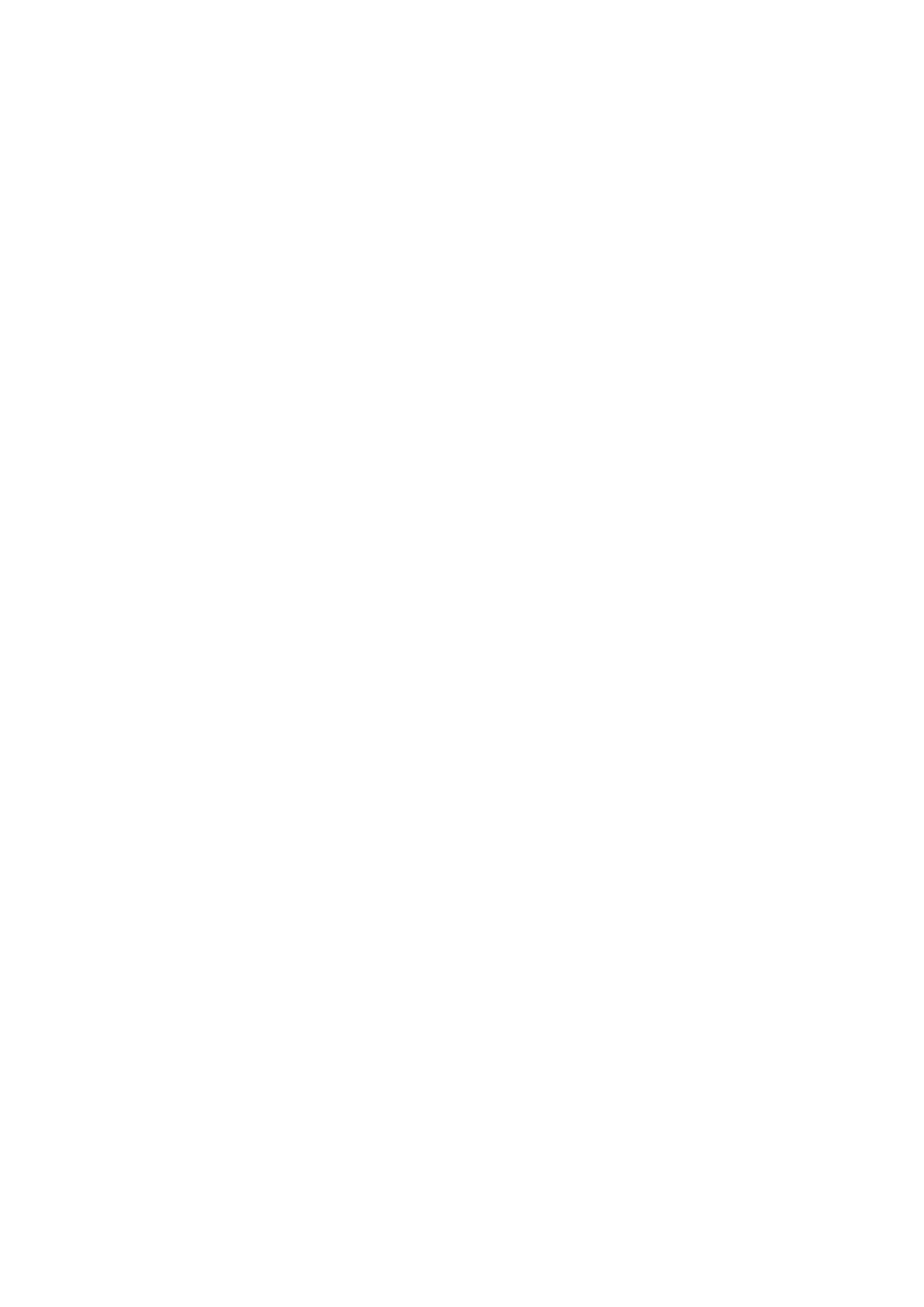## **CONTENTS**

| Welfare assessment - treatment of National Disability SPP              |               |
|------------------------------------------------------------------------|---------------|
| Treatment of Commonwealth Payments commenced in 2018-19                |               |
| Treatment of New Commonwealth Payments commenced in 2019-20 or 2020-21 | $\mathcal{D}$ |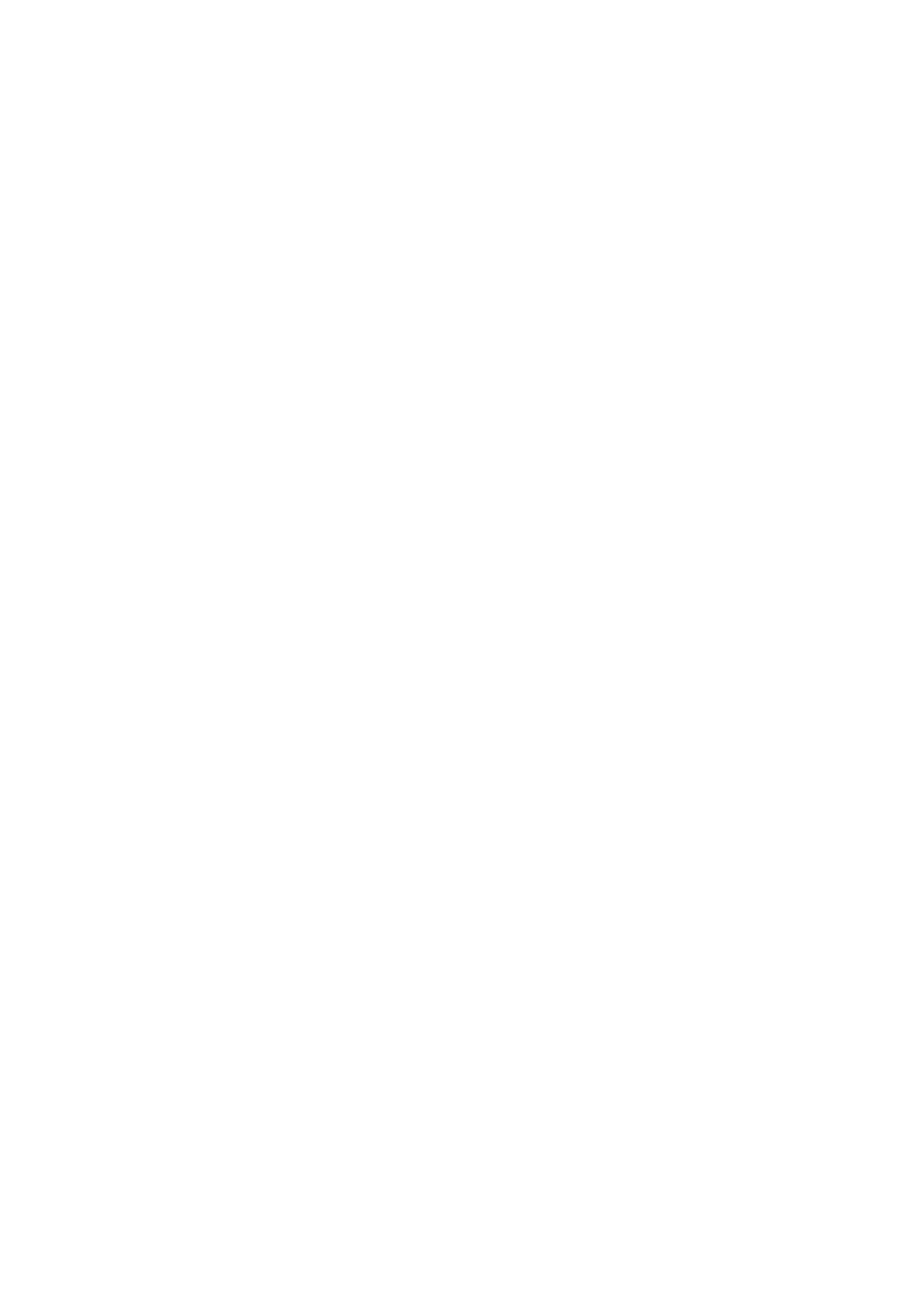#### <span id="page-4-0"></span>**Welfare assessment - treatment of the National Disability SPP**

Staff propose to recommend that the Commission:

 $\overline{a}$ 

 Assess the National Disability Specific Purpose Payment (SPP) on an EPC basis because, in the application year, all States will have largely completed their transition to the NDIS.

Tasmania notes that, from 2020-21, Commonwealth National Disability SPPs to the States will cease, as the transition to the National Disability Insurance Scheme (NDIS) will be complete.

However, up until 2020-21, States are transitioning to full scheme at different rates. As States reach full scheme, their SPP ceases, while for those still in transition, it continues. The National Disability SPP has been provided to the States on a per capita basis. As States transition to full scheme, the remaining States effectively receive greater than their per capita share because there is a decline in total funds paid to the remaining States.

As transition to the NDIS will be complete by 2020-21, the Commission will no longer assess disability expenses<sup>1</sup> as part of its Welfare category assessment for the 2020-21 application year. It is therefore reasonable, and ensures symmetry of treatment, that the associated Commonwealth payments are not assessed, but treated on an EPC basis. To continue to treat disability-related Commonwealth payments as having an impact on the GST distribution could lead to some States being negatively affected as they receive a greater than EPC share of the decreasing SPP funding pool while their expenses are assessed on an EPC basis.

#### <span id="page-4-1"></span>**Treatment of Commonwealth Payments commenced in 2018-19**

Based on the Commission's 2015 Methodology Review guidelines, Tasmania agrees with the proposed treatment of payments commenced in 2018-19 as listed in Table A-1 of Attachment A of the New Issues Paper.

Tasmania notes that, of the 17 Commonwealth payments commenced in 2018-19, the 2019 Update Terms of Reference have quarantined four, and Tasmania's Marinus Link is expected to be quarantined in supplementary 2020 Terms of reference. Seven payments are classified as being payments for which expenditure needs are not assessed, and three will be assessed as having an impact on relativities.

The National Network Roads (NNR) will continue to be assessed as 50 per cent no impact and Off-NNR as 100 per cent impact.

The Commission has advised that the Western Sydney City Deal will be assessed as having no impact where payments are made direct to local government, and as having an impact where payments are made to the New South Wales State Government.

In the case of payments made to local government as part of the Western Sydney City Deal, Tasmania notes that the Commission will need to exercise judgement as to whether the payments substitute for State provided services, and, if needs are assessed, whether they should impact on the GST distribution.

<sup>&</sup>lt;sup>1</sup> Tasmania has raised an issue in its response to the Commission's Draft Report for the 2020 Methodology Review that, at NDIS full scheme, there will still be some people who require disability services funded by the State. It is appropriate to continue to assess disability expenses, if material, for those persons who are not participants in the NDIS.